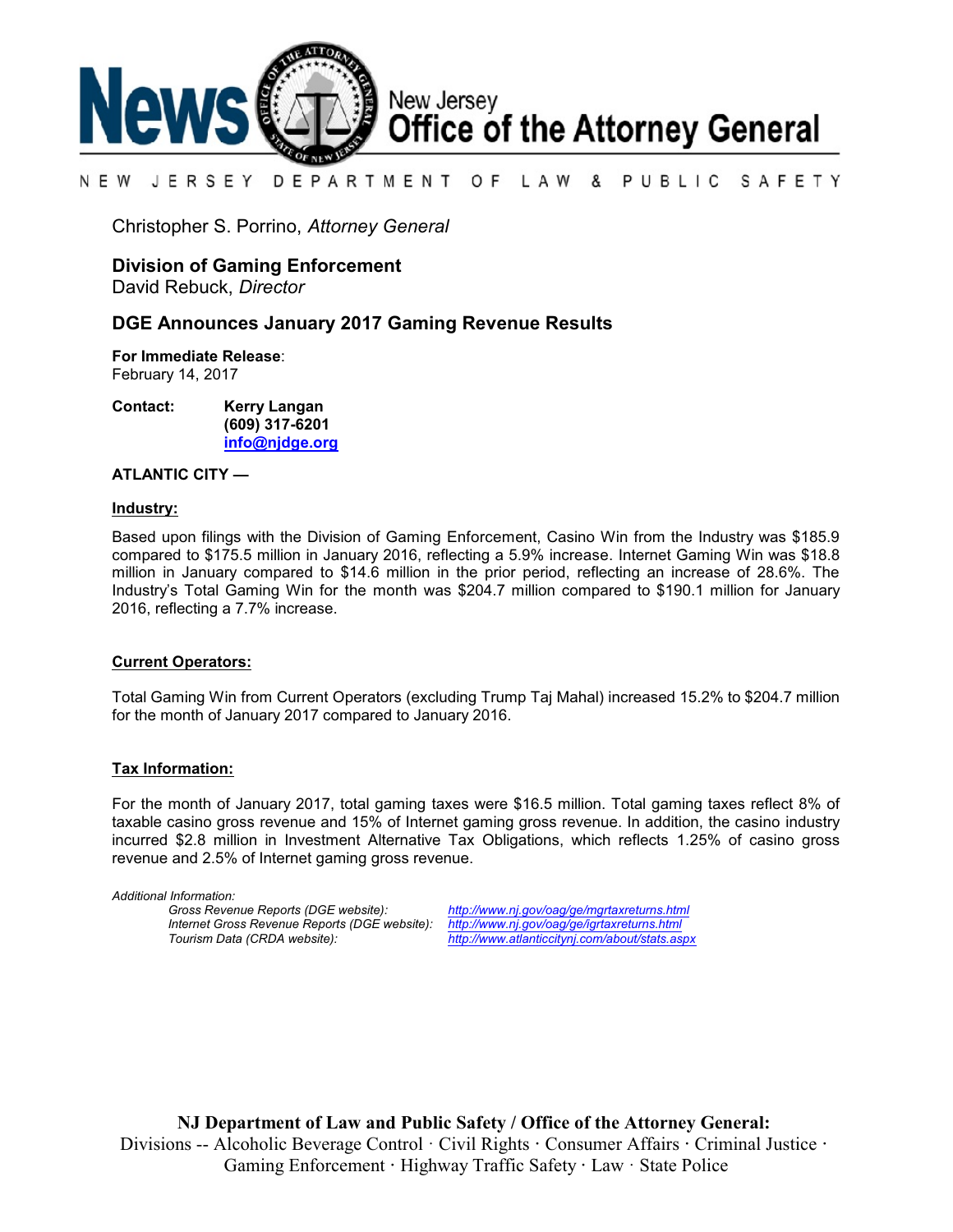# **JANUARY 2017 STATISTICS**

# *GAMING WIN INFORMATION*

|                                               |                |                  |                |                 |                | Increase (Decrease) |               |  |  |  |  |  |  |
|-----------------------------------------------|----------------|------------------|----------------|-----------------|----------------|---------------------|---------------|--|--|--|--|--|--|
| <b>JANUARY</b>                                |                | 2017             |                | 2016            |                | \$                  | $\frac{0}{0}$ |  |  |  |  |  |  |
| <b>Slot Machine Win</b>                       | $\mathfrak{L}$ | 123,662,620      | $\mathfrak{S}$ | 122,906,035     | $\mathfrak{S}$ | 756,585             | 0.6           |  |  |  |  |  |  |
| Table Game Win                                |                | 62,199,963       |                | 52,575,215      |                | 9,624,748           | 18.3          |  |  |  |  |  |  |
| Casino Win                                    |                | 185,862,583      |                | 175,481,250     |                | 10,381,333          | 5.9           |  |  |  |  |  |  |
|                                               |                |                  |                |                 |                |                     |               |  |  |  |  |  |  |
| Peer-to-Peer                                  |                | 2,338,866        |                | 2, 151, 232     |                | 187,634             | 8.7           |  |  |  |  |  |  |
| <b>Other Authorized Games</b>                 |                | 16,481,232       |                | 12,478,841      |                | 4,002,391           | 32.1          |  |  |  |  |  |  |
| Internet Gaming Win                           |                | 18,820,098       |                | 14,630,073      |                | 4,190,025           | 28.6          |  |  |  |  |  |  |
|                                               |                |                  |                |                 |                |                     |               |  |  |  |  |  |  |
| <b>Total Gaming Win</b>                       |                | 204,682,681      |                | 190,111,323     |                | 14,571,358          | 7.7           |  |  |  |  |  |  |
|                                               |                |                  |                |                 |                |                     |               |  |  |  |  |  |  |
| Less: Trump Taj Mahal (a)                     |                |                  |                | 12,437,038      |                | (12, 437, 038)      | n/a           |  |  |  |  |  |  |
|                                               |                |                  |                |                 |                |                     |               |  |  |  |  |  |  |
| <b>Total: Current Operators (b)</b>           | S              | 204,682,681      | \$             | 177,674,285     |                | 27,008,396          | 15.2          |  |  |  |  |  |  |
|                                               |                |                  |                |                 |                |                     |               |  |  |  |  |  |  |
|                                               |                |                  |                |                 |                |                     |               |  |  |  |  |  |  |
| <b>GROSS REVENUE TAX AND CRDA OBLIGATIONS</b> |                |                  |                |                 |                |                     |               |  |  |  |  |  |  |
|                                               |                |                  |                |                 |                |                     |               |  |  |  |  |  |  |
|                                               |                | Total            |                | Total IAT       |                |                     |               |  |  |  |  |  |  |
|                                               |                | Gaming Taxes (c) |                | Obligations (d) |                |                     |               |  |  |  |  |  |  |
|                                               |                |                  |                |                 |                |                     |               |  |  |  |  |  |  |
| January 2017                                  | \$             | 16,476,289       | \$             | 2,793,439       |                |                     |               |  |  |  |  |  |  |
|                                               |                |                  |                |                 |                |                     |               |  |  |  |  |  |  |

(a) Discontinued Operators reflects ceased operators that did not report win during the last day of the current month. Trump Taj Mahal discontinued operations on October 10, 2016.

(b) Current Operators reflect active operators reporting win during the last day of the current month.

- (c) Total Gaming Taxes reflect 8% of taxable casino gross revenue and 15% of Internet gaming gross revenue. Taxable casino gross revenue reflects casino gross revenue less the deduction for eligible promotional gaming credits. Gross Revenue is not Win, is unaudited, and subject to adjustment. Year-to-Date Gross Revenue amount includes any amendments received since the prior monthly press release.
- (d) Total IAT Obligations reflect 1.25% of casino gross revenue and 2.5% of Internet gaming gross revenue.

As of February 14, 2017